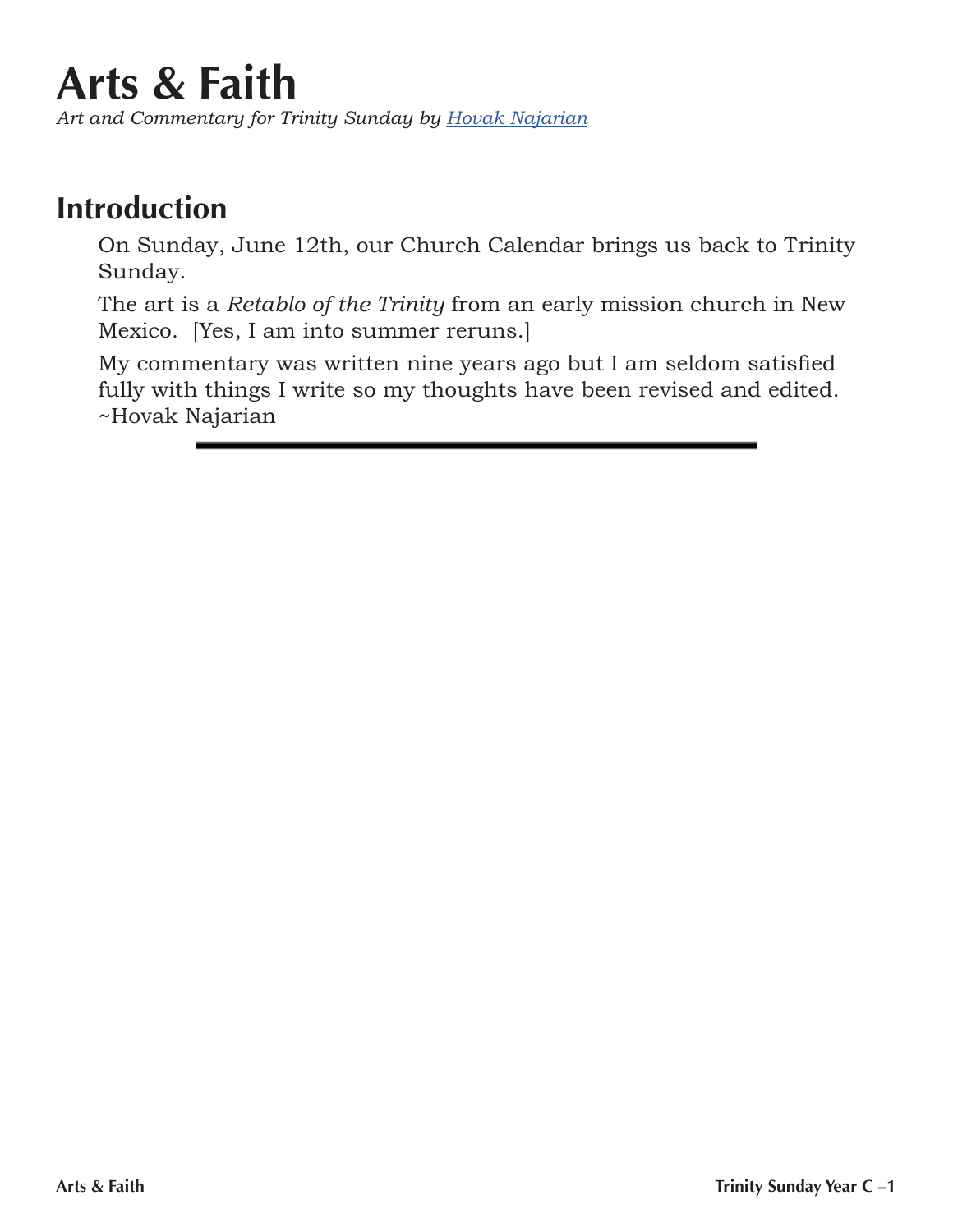*Retablo of the Trinity,* ca. 1936, Watercolor, colored pencil, and graphite on Paper [This is a copy from an altarpiece], E. Elizabeth Boyd, 1903-1974,

Commentary by Hovak Najarian



In art, an effort to give visual form to the concept of the Trinity took several directions. The form of *Retablo of the Trinity* illustrated here is from an early mission church in New Mexico and differs from familiar images. This image (copied carefully for exactness by E. Elizabeth Boyd) is of Byzantine origin and is based on an account in the Book of Genesis in which three men visit Abraham. These visitors were interpreted as a manifestation of the Trinity. In some portrayals of them, Abraham is included but usually only the three visitors are shown. Depiction of the Trinity in this form was carried over into European art but ended in the eighteenth century by a papal edict. The form of this Trinity, however, remained in use in the American Southwest and in parts of the Americas settled by Spain.

In the fifteenth century when some forms of creative work became valued more than others, the concept of *art*

was established and a hierarchy of categories came into being. Painting and sculpture became known as "high arts" and the crafts along with the decorative arts often were relegated collectively to the category of "minor arts." Today's art world continues to favor the "high arts." Yet art in other forms continue. *Folk*, *naïve*, *outsider,* and *visionary* are terms used to describe art that is not displayed usually in galleries or museums. These non-traditional works are created typically by people who have had no formal training and lack technical sophistication. This is an art that tends to fulfill personal needs and often is the result of religious fervor.